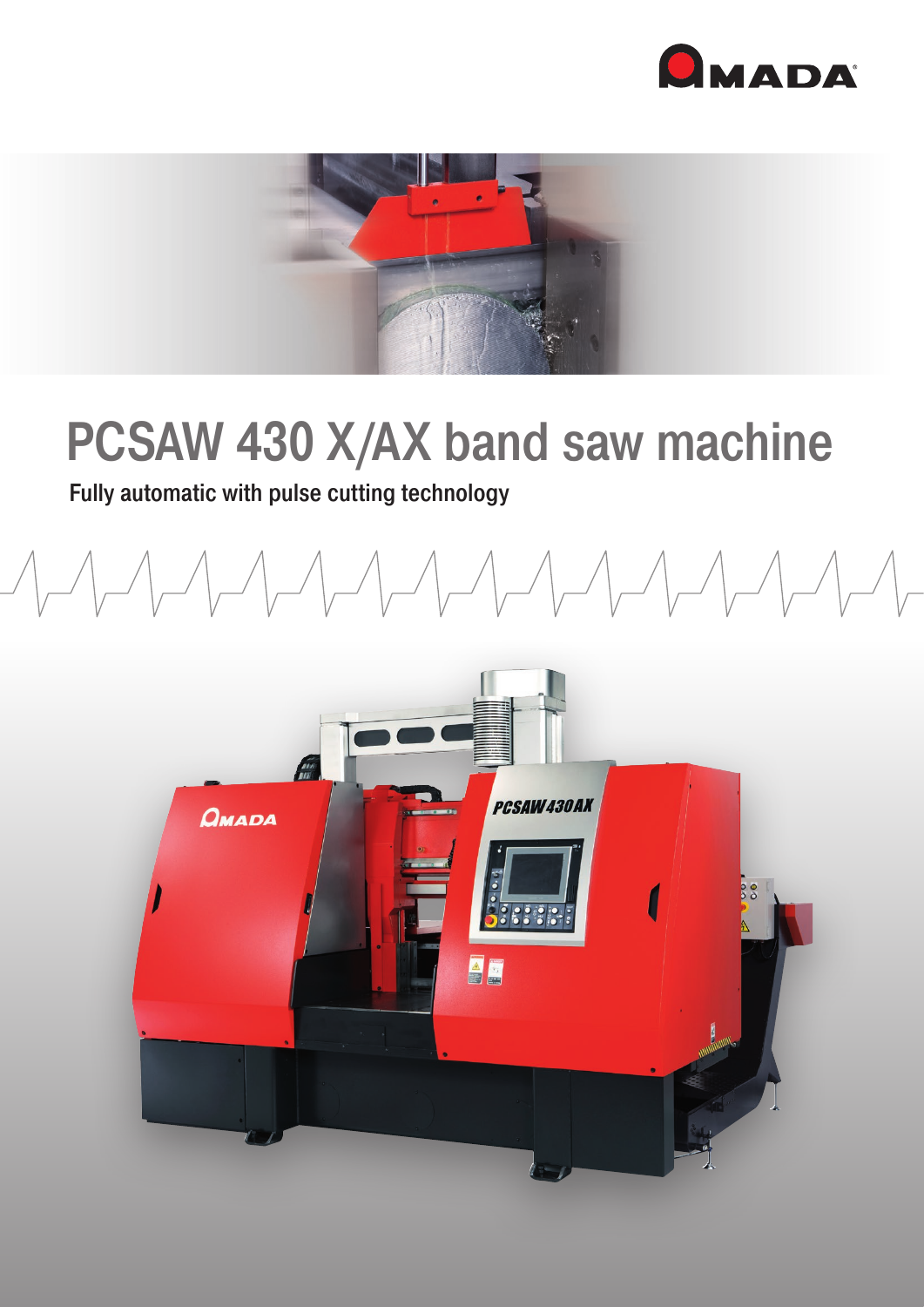# PCSAW 430 X/AX

The innovative AMADA pulse cutting technology sets new standards

The new, innovative machine concept of the AMADA PCSAW 430 model series has many advantages especially for the professional user.



## PULSE CUTTING TECHNOLOGY

#### The pulse cutting technology developed by AMADA provides the ideal conditions for bandsawing.

The predefined pulsation of the band saw blade in the feed direction generates a wave-like up-and-down motion of the band saw blade that has a positive effect on the cutting behaviour of the sawteeth and at the same time, considerably reduces the cutting resistance. Compared to a conventional band saw machine, sawing is possible with a considerably higher cutting performance.

A further advantage of the pulsation is the lower thermal load on the sawteeth. On the one side, the up-and-down motion of the band allows the cooling lubricant to reach the tips of the teeth much more easily and therefore improves the cooling action. On the other side, the chips are particularly short due to the pulsation.

The PCSAW 430 models are intended as robust CNC fully automatic machines for heavy-duty operation in the metal distribution and in production.

It is possible to use either carbide tipped or bimetal band saw blades on both machines. The corresponding sawing parameters are stored in the CNC controller for both band types.

The AX version is recommended for use with materials that are very difficult to machine such as Hastelloy or Inconel. In contrast to the PCSAW 430 X that operates with the proven servo-hydraulic AMADA saw feed, the saw feed of the AX model is operated via a precision servo-electric ball screw drive.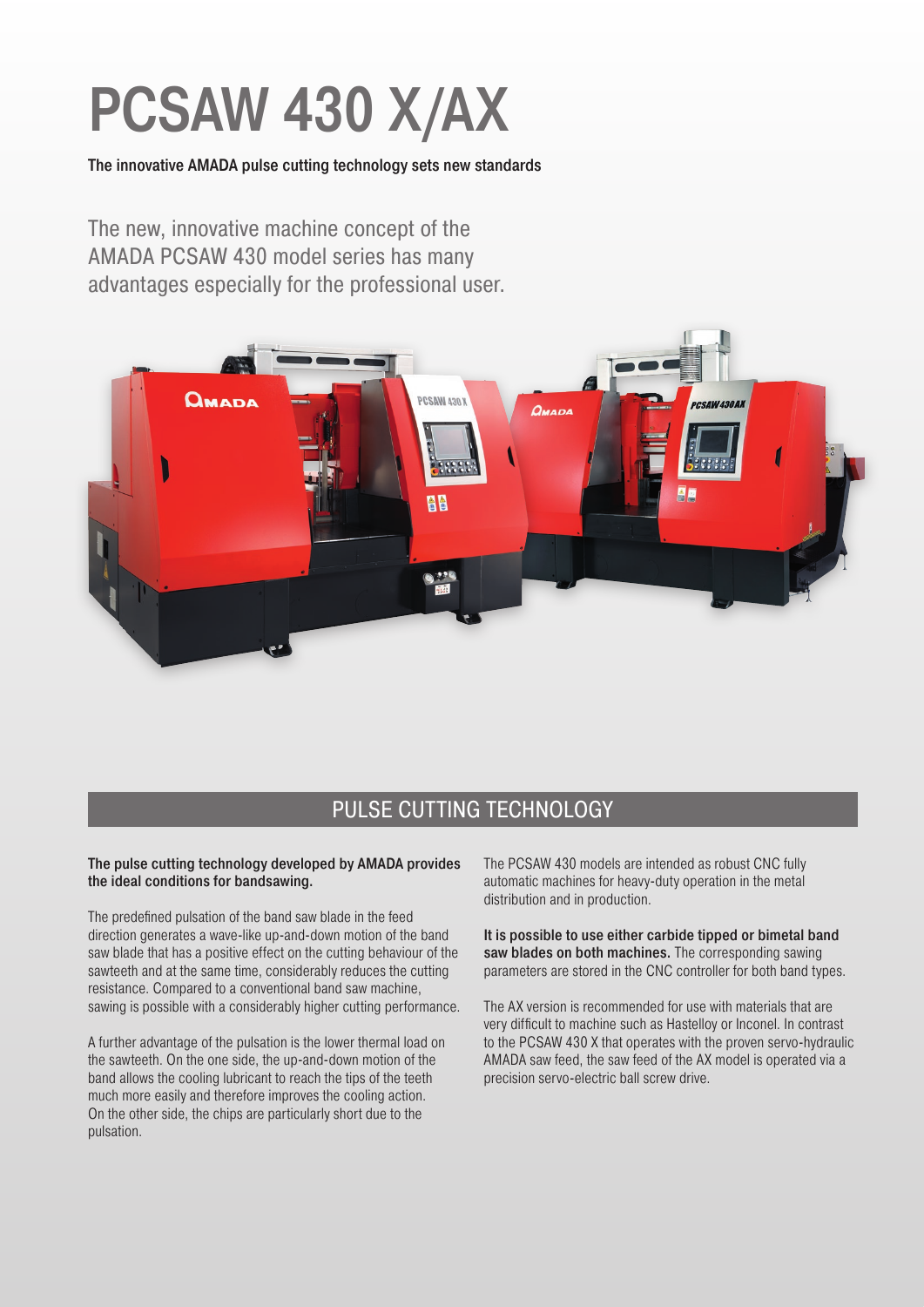## OTHER FEATURES

Because of the larger quantities of saw chips resulting from the enormous cutting performance, AMADA paid special attention to perfect chip removal with the PCSAW series.

On the one side, the new ..3D double wire brush unit" resulted in the development of a very effective and user-friendly chip brush-out device. On the other side, an exceptionally extensive dimensioned scraper-type chip conveyor for optimum removal of the chips can be used that expels all of the chippings safely and reliably to the side.

#### The new AMADA solution for manual sawing of small remnants is particularly interesting for many users.

Shorter material lengths can be inserted into the machine from the front. After entering the desired cutting length into the CNC controller, a robust stopping plate attached to the feeding vice is positioned to the corresponding cutting length, against which the material to be sawed can be pushed. The otherwise essential and time-consuming measuring of the material is no longer necessary. A further user-friendly solution to be emphasised is the new concept for easy maintenance. All corresponding parts of the machine are easily accessible. For example, this allows the chip filter to be removed for cleaning and subsequently replaced without the use of a tool.

A large number of innovative ideas were realised during conception of the new PCSAW 430 models. The result speaks for itself:

- Maximum cutting performance
- Maximum operating convenience
- Increased bandsaw blade lifetime

### Pulse Cutting technology

The pulsation moves the saw up and down rapidly, generating a wave-like motion that has a positive effect on the cutting behaviour of the sawteeth, therefore reduces the cutting resistance and guides to increased blade lifetime.



#### User-friendly CNC machine controller

- Interactive menu control
- Integrated material database for bimetal and carbide tipped band saw blades



Servo-electric ball screw drive In the case of the PCSAW 430 AX, the saw feed takes place via a precision, servo-electric ball screw drive.



#### 3-D double wire brush

The two automatically adjusting wire brushes of the new "3-D double-brush unit" guarantee thorough brushing of the sawed chips.

- Automatic positioning of the brushes
- Wear monitoring
- Wear indication on the screen



#### Chip conveyor

An extensively dimensioned scraper conveyer ensures smooth removal of the chips.

 $\blacksquare$  Conveyor width = 520 mm



### Stop plate

Enables easy manual sawing up of remnants. A robust stop plate fixed to the feeding vice allows CNC-controlled positioning to the desired cutting length. The minimum length is only 35 mm.

## OVERVIEW OF THE ADVANTAGES